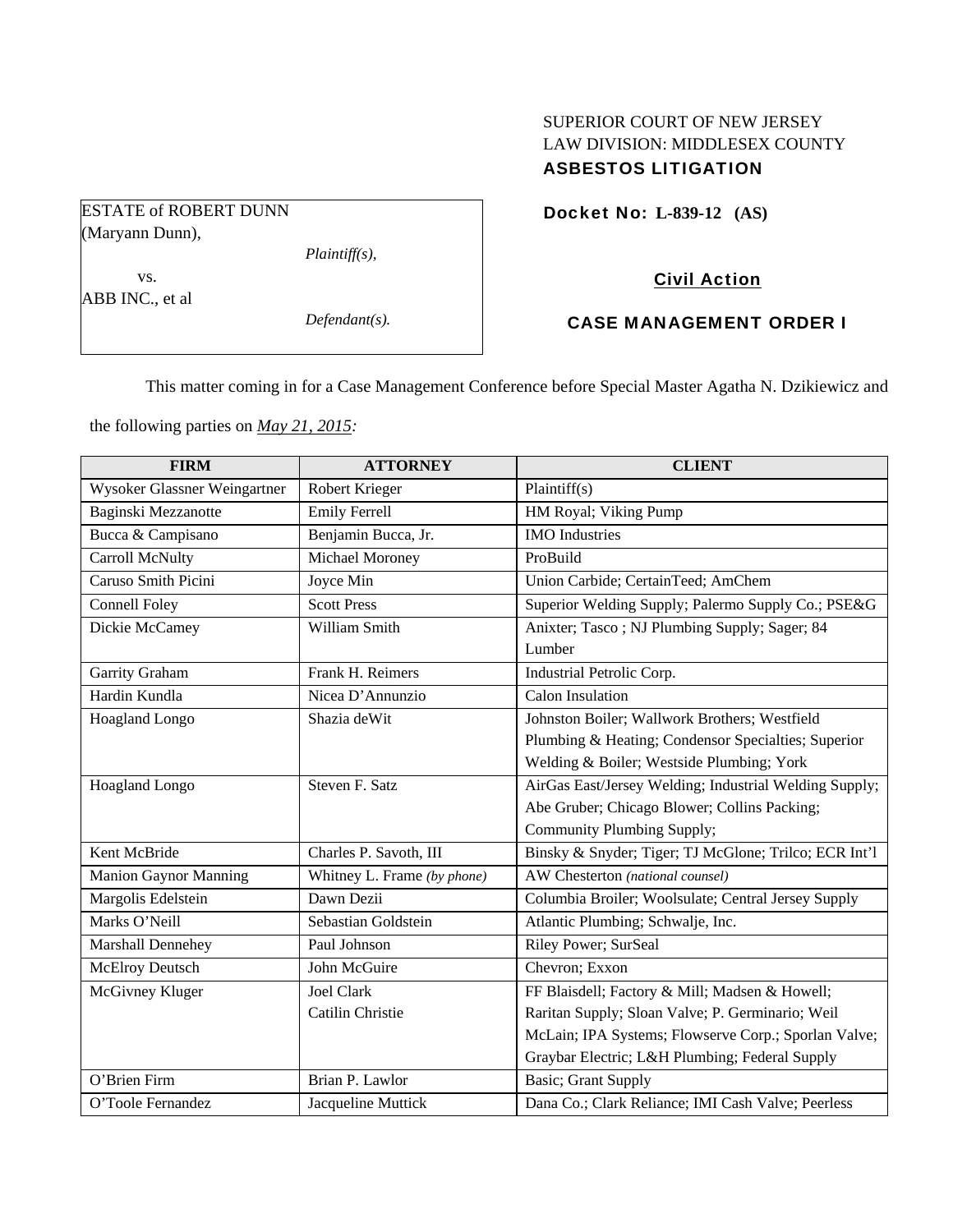|                       |                         | Industries                         |
|-----------------------|-------------------------|------------------------------------|
| Pascarella DiVita     | Joshua Greeley          | Trane US, Inc.; Ingersoll Rand Co. |
| Reilly Janiczek       | <b>Brandy Harris</b>    | <b>Cleaver Brooks</b>              |
| Ricci Tyrell          | Brian Scanlon           | Chicago Bridge & Iron              |
| Sedgwick LLP          | <b>Bridget Polloway</b> | Foster Wheeler; General Electric   |
| Tiernry Law Office    | Mark Turner             | Elizabeth Industrial Supply        |
| Lisa P. Wildstein LLC | Michael Murphy          | <b>American Lubricants</b>         |

IT IS on this **21st** day of **May, 2015**, *effective from the conference date;*

ORDERED as follows:

Counsel receiving this Order through computerized electronic medium (E-Mail) shall be deemed by the court to have received a copy of the filed original court document. Any document served pursuant to this Order shall be deemed to be served by mail pursuant to *R*.1:5-2.

Defense counsel shall notify plaintiff's counsel within thirty (30) days of the date of this Order if their client was incorrectly named in the Complaint. Counsel may be barred from raising this defense at a later time for failure to comply.

## **DISCOVERY**

| May 29, 2015       | Defendants shall serve answers to standard interrogatories by this date.                                                                                                                                    |
|--------------------|-------------------------------------------------------------------------------------------------------------------------------------------------------------------------------------------------------------|
| June 12, 2015      | Plaintiff shall propound supplemental interrogatories and document requests by this date.                                                                                                                   |
| July 13, 2015      | Defendants shall serve answers to supplemental interrogatories and document requests by<br>this date.                                                                                                       |
| June 12, 2015      | Defendants shall propound supplemental interrogatories and document requests by this<br>date.                                                                                                               |
| July 13, 2015      | Plaintiff shall serve answers to supplemental interrogatories and document requests by this<br>date.                                                                                                        |
| September 15, 2015 | Fact discovery, including depositions, shall be completed by this date. Plaintiff's counsel<br>shall contact the Special Master within one week of this deadline if all fact discovery is not<br>completed. |
| October 16, 2015   | Depositions of corporate representatives shall be completed by this date.                                                                                                                                   |

## **EARLY SETTLEMENT**

October 23, 2015 Settlement demands shall be served on all counsel and the Special Master by this date.

November 13, 2015 @ 9:30am Early settlement conference. All defense counsel shall appear with authority to negotiate settlement and have a representative authorized to negotiate settlement

\_\_\_\_\_\_\_\_\_\_\_\_\_\_\_\_\_\_\_\_\_\_\_\_\_\_\_\_\_\_\_\_\_\_\_\_\_\_\_\_\_\_\_\_\_\_\_\_\_\_\_\_\_\_\_\_\_\_\_\_\_\_\_\_\_\_\_\_\_\_\_\_\_\_\_\_\_\_\_\_\_\_\_\_\_\_\_\_\_\_\_\_\_\_\_\_\_\_\_\_\_\_\_\_\_\_\_\_\_\_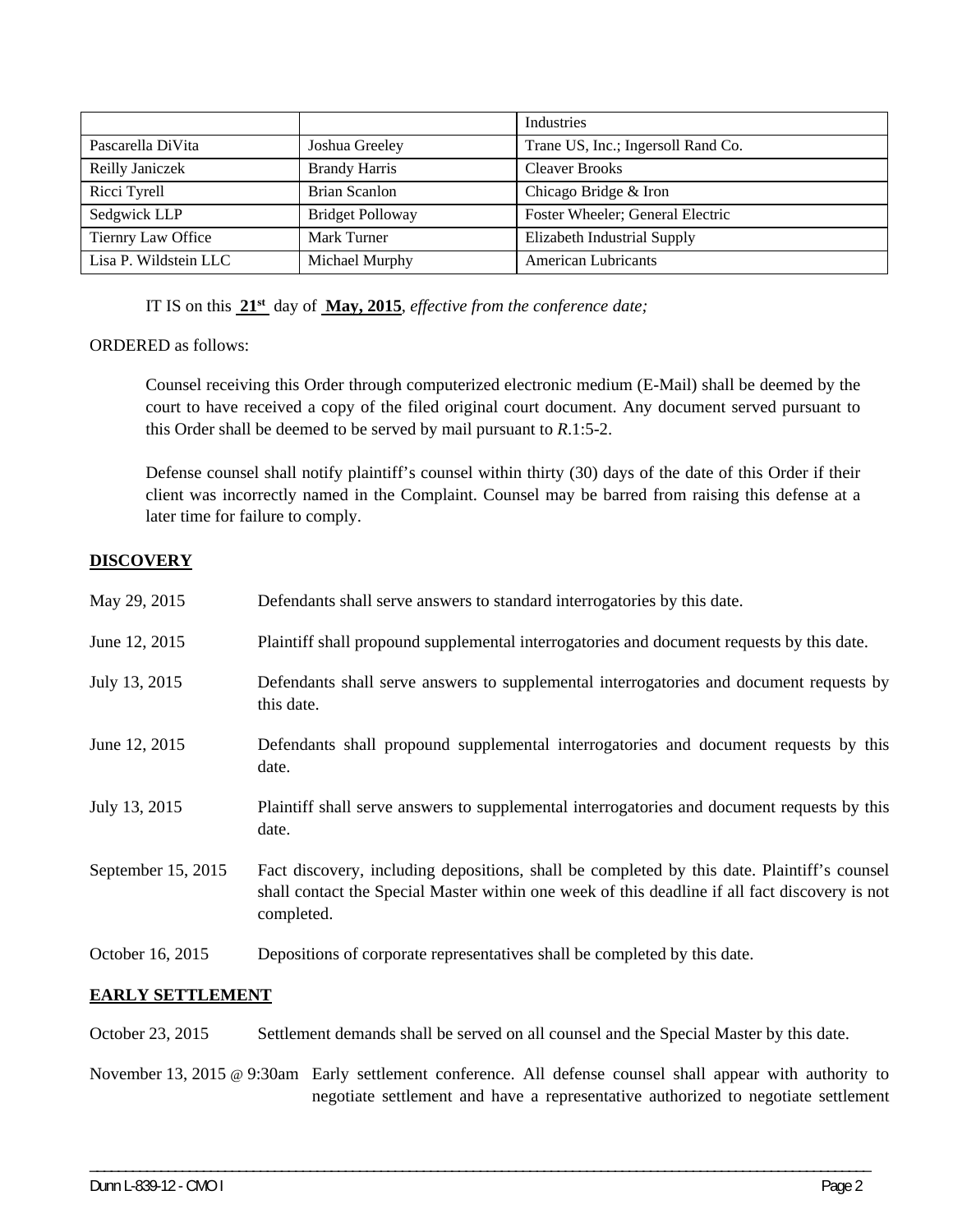available by phone. Any request to be excused from the settlement conference shall be made to the Special Master no later than 4:00pm of the day prior to the conference.

### **SUMMARY JUDGMENT MOTION PRACTICE**

| December 24, 2015  | Plaintiff's counsel shall advise, in writing, of intent not to oppose motions by this<br>date. |
|--------------------|------------------------------------------------------------------------------------------------|
| January 8, 2016    | Summary judgment motions shall be filed no later than this date.                               |
| February 5, $2016$ | Last return date for summary judgment motions.                                                 |

#### **MEDICAL DEFENSE**

March 18, 2016 Defendants shall identify its medical experts and serve medical reports, if any, by this date. **In addition, defendants shall notify plaintiff's counsel (as well as all counsel of record) of a joinder in an expert medical defense by this date.** 

#### **LIABILITY EXPERT REPORTS**

- March 4, 2016 Plaintiff shall identify its liability experts and serve liability expert reports or a certified expert statement by this date or waive any opportunity to rely on liability expert testimony.
- April 4, 2016 Defendants shall identify its liability experts and serve liability expert reports, if any, by this date or waive any opportunity to rely on liability expert testimony.

#### **ECONOMIST EXPERT REPORTS**

- March 4, 2016 Plaintiff shall identify its expert economists and serve expert economist report(s), if any, by this date or waive any opportunity to rely on economic expert testimony.
- April 4, 2016 Defendants shall identify its expert economists and serve expert economist report(s), if any, by this date or waive any opportunity to rely on economic expert testimony.

#### **EXPERT DEPOSITIONS**

April 22, 2016 Expert depositions shall be completed by this date. To the extent that plaintiff and defendant generic experts have been deposed before, the parties seeking that deposition in this case must file an application before the Special Master and demonstrate the necessity for that deposition. To the extent possible, documents requested in a deposition notice directed to an expert shall be produced three days in advance of the expert deposition. The expert shall not be required to produce documents that are readily accessible in the public domain.

\_\_\_\_\_\_\_\_\_\_\_\_\_\_\_\_\_\_\_\_\_\_\_\_\_\_\_\_\_\_\_\_\_\_\_\_\_\_\_\_\_\_\_\_\_\_\_\_\_\_\_\_\_\_\_\_\_\_\_\_\_\_\_\_\_\_\_\_\_\_\_\_\_\_\_\_\_\_\_\_\_\_\_\_\_\_\_\_\_\_\_\_\_\_\_\_\_\_\_\_\_\_\_\_\_\_\_\_\_\_

#### **PRE-TRIAL AND TRIAL**